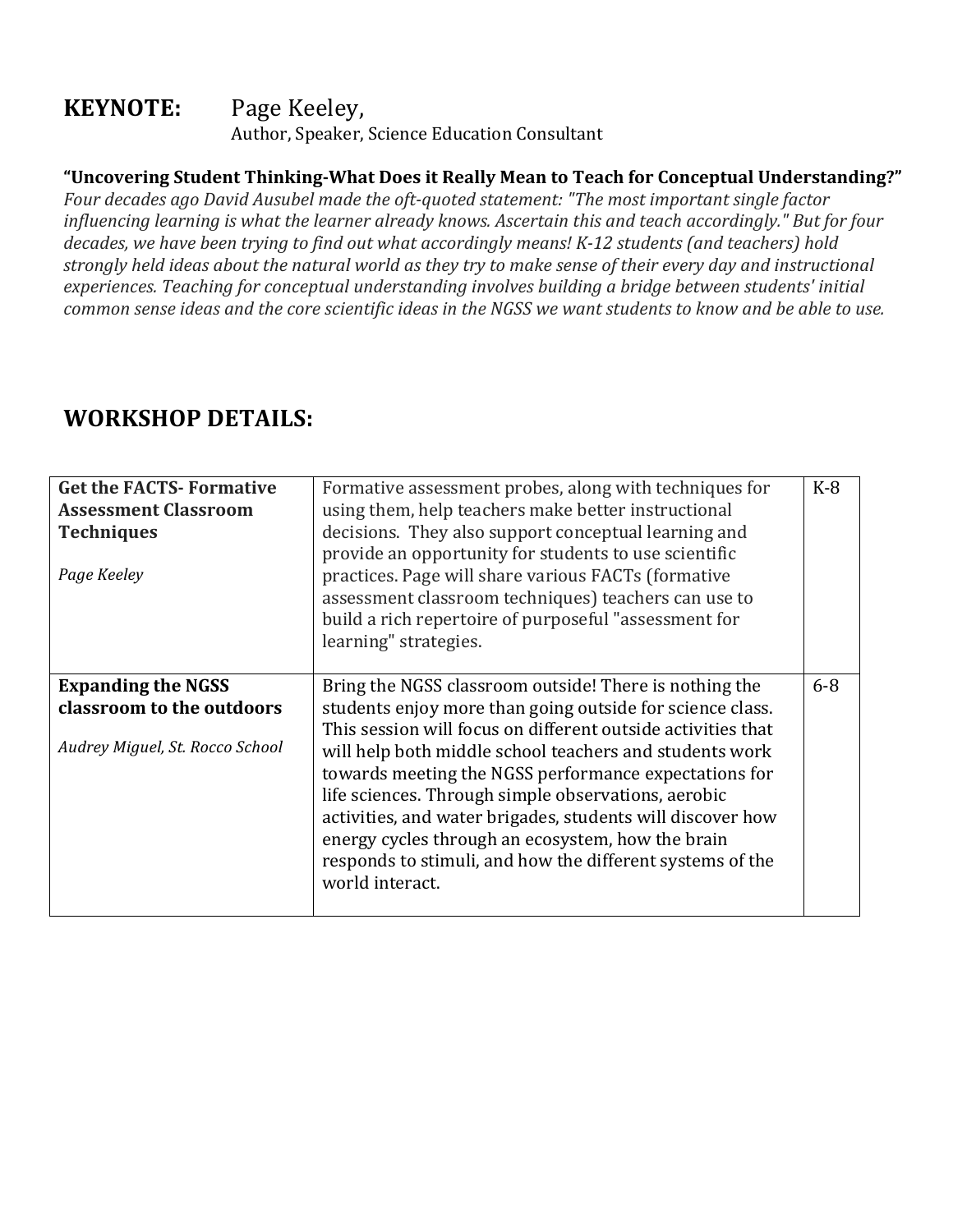| <b>Building the Skill of</b><br><b>Argumentation and</b><br><b>Discourse in STEM</b><br>Rhys Lutsky Regional Trainer<br>Accelerate Learning/STEMscopes                                                                                                                                                   | Reducing teacher talk and increasing purposeful student<br>talk, sound easy? It is when consensus is the goal and there<br>is something intriguing to talk about! Join us in this session<br>that will model successful implementation of consensus<br>building through discourse and argumentation. These<br>Scientific and Engineering Practices are at the heart of a<br>STEM classroom that meets the needs of diverse learners<br>and creates at student-centered learning environment.<br>When teachers consciously reduce teacher talk and<br>increase the purposeful student talk student achievement<br>gains are noted. Through discourse, argumentation and<br>collaborative activities, students use the authentic<br>practices of scientists and engineers. | $K-$<br>12 |
|----------------------------------------------------------------------------------------------------------------------------------------------------------------------------------------------------------------------------------------------------------------------------------------------------------|--------------------------------------------------------------------------------------------------------------------------------------------------------------------------------------------------------------------------------------------------------------------------------------------------------------------------------------------------------------------------------------------------------------------------------------------------------------------------------------------------------------------------------------------------------------------------------------------------------------------------------------------------------------------------------------------------------------------------------------------------------------------------|------------|
| <b>NGSS In The Classroom</b><br><b>Made Easy</b><br>Jason Goffe, Woonsocket HS<br>Rebecca Pinheiro-Schmitt,<br>Woonsocket HS                                                                                                                                                                             | We will introduce strategies useful to educators<br>transitioning current non-NGSS versions of their labs to<br>meet the current NGSS approach utilizing the EQuIP rubric.<br>Although the focus is on high school life science, learned<br>strategies can be applied across grades and content areas.                                                                                                                                                                                                                                                                                                                                                                                                                                                                   | $9-12$     |
| <b>Using Backwards Design to</b><br><b>Plan Instructional</b><br><b>Sequences that Prepare</b><br><b>Students for NGSS</b><br><b>Assessments</b><br>Dr. Jay Fogleman, University of RI<br>Comfort Ateh, Providence College<br>Rudolf Kraus, Rhode Island<br>College<br>Daniel Bisaccio, Brown University | High quality instructional materials will play an important<br>role in the successful integration of the NGSS. The NGSS-<br>aligned classroom assessments tasks available on the<br>Achieve website can serve as a launch point for<br>professional conversations about the opportunities and<br>challenges implementing the new standards present. This<br>workshop, also accepted at this year's NSTA national<br>meeting, will focus on using these assessments to plan<br>everyday instruction. Teachers will have a chance to<br>discuss strategies for incorporating the three dimensions<br>of NGSS into instruction leading up to each assessment<br>activity as well as ideas for post-assessment sense making.                                                 | $9-12$     |
| <b>What do Science and</b><br><b>Engineering Practices look</b><br>like in K-2 classroom?<br>Kristen Crawford,<br>Chatham School District, NJ                                                                                                                                                            | How do I get my kindergarten students to plan and carry<br>out an investigation? What does it look like when second<br>grade students engage in argument from evidence? Come<br>and explore what the Science and Engineering Practices<br>look like in a lower elementary classroom. We will use<br>hands-on activities to guide us through the practices while<br>achieving the performance expectations of the Next<br><b>Generation Science Standards.</b>                                                                                                                                                                                                                                                                                                            | $K-2$      |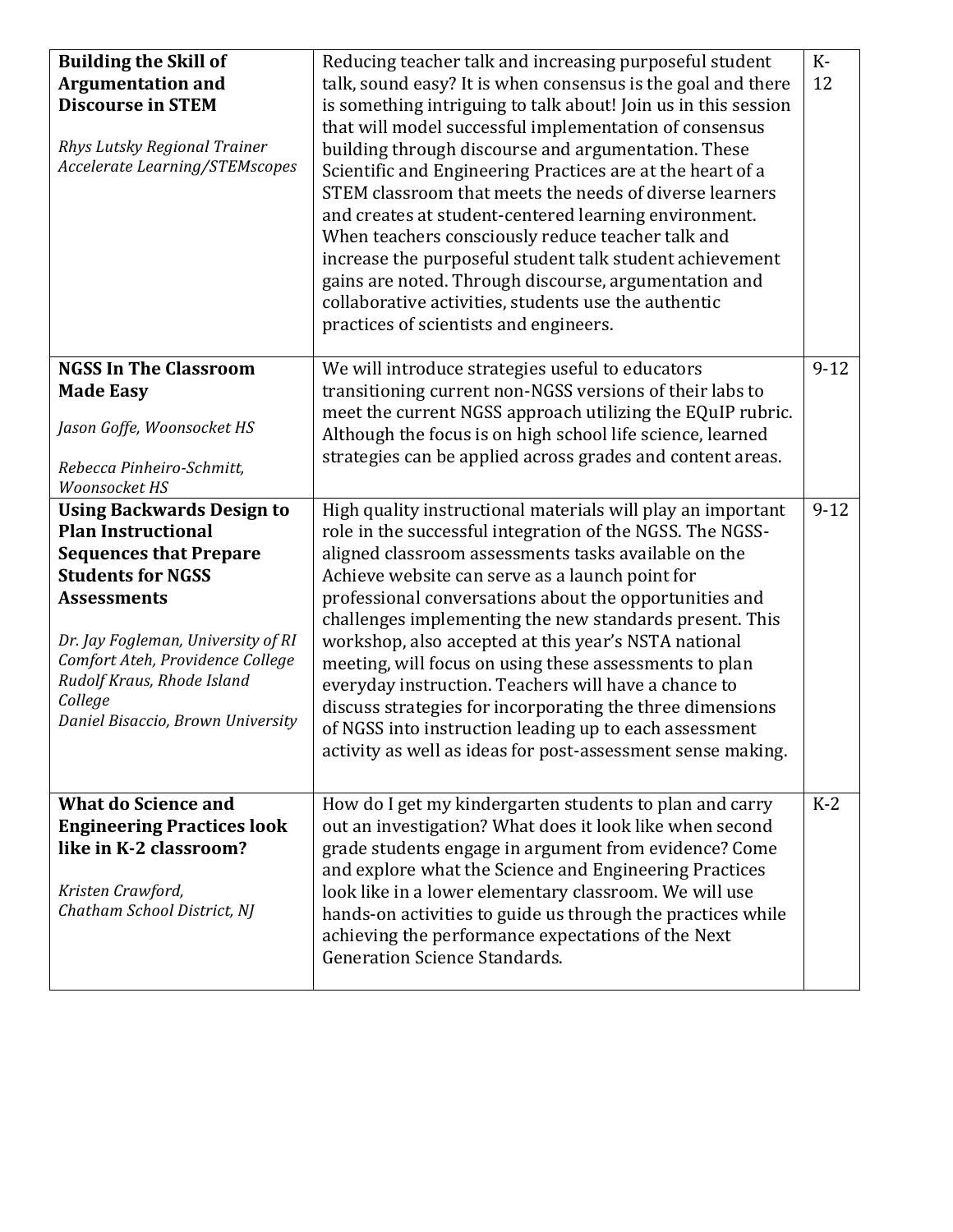| <b>Place-Based Experiences to</b><br><b>Support NGSS</b><br>Kelly Shea, GEMS-Net<br>Sara Sweetman, GEMS-Net<br>Andrea Stein, RWP Zoo                                                   | Come learn how using place-based experiences can extend<br>and enhance your science instruction. Participants will<br>actively engage in a life science lesson that incorporates<br>scientific practices and cross cutting concepts as described<br>in NGSS and take away strategies for successful outdoor<br>learning. Discuss ways to support the rigorous goals of<br>NGSS through collaboration with local community<br>organizations in our state.                                                                                                                                                                                                                                                            | $K-5$    |
|----------------------------------------------------------------------------------------------------------------------------------------------------------------------------------------|---------------------------------------------------------------------------------------------------------------------------------------------------------------------------------------------------------------------------------------------------------------------------------------------------------------------------------------------------------------------------------------------------------------------------------------------------------------------------------------------------------------------------------------------------------------------------------------------------------------------------------------------------------------------------------------------------------------------|----------|
| <b>Developing a Blended</b><br><b>Science Curriculum</b><br>Alison Murray, Central Falls HS                                                                                            | This presentation will describe the elements involved in<br>writing blended science curricula with the NGSS standards<br>in mind, and possible organization schemes for the<br>materials, both for delivery to students, and collaboration<br>with other teachers teaching the same courses. The<br>emphasis is on applications and resources that are of no<br>cost to the teacher/school. Samples of blended curricula<br>for actual courses will be shown/available.                                                                                                                                                                                                                                             | $6 - 12$ |
| <b>Mapping Nest Success in</b><br><b>Migratory Birds</b><br>Dan Bisaccio, Brown                                                                                                        | Students craft artificial nests and eggs (and you will too!)<br>of migratory birds and investigate the impact of forest<br>fragmentation on nesting success. Locations of the nests<br>are then mapped using GPS (or a low tech model of GPS)<br>and nest disturbance analyzed. Through this hands-on field<br>exercise students learn about global habitat connections<br>and conservation issues for migratory birds. Learn how to<br>visualize nest disturbance data using maps while creating a<br>nest and eggs to take home with you.                                                                                                                                                                         | $6 - 12$ |
| <b>MIT BLOSSOMS Online Video</b><br><b>Lessons in Support of NGSS</b><br>Richard Larson, Principal<br>Investigator, MIT BLOSSOMS<br>Elizabeth Murray, Project<br>Manager, MIT BLOSSOMS | This workshop will introduce participants to the MIT<br>BLOSSOMS library of over 150 online STEM video lessons<br>and explain how these lessons can best be used in<br>classrooms. Lessons featured at the workshop will<br>demonstrate the incorporation of NGSS in teaching.<br>BLOSSOMS science lessons are designed for high school,<br>but can be adapted for middle school. These lessons have<br>been created by university faculty/students, by high school<br>teachers and by STEM practitioners - both from the United<br>States, and from several countries around the world. High<br>school teachers are encouraged to submit proposals for a<br>BLOSSOMS lesson. Visit us at: http://blossoms.mit.edu/ | $6 - 12$ |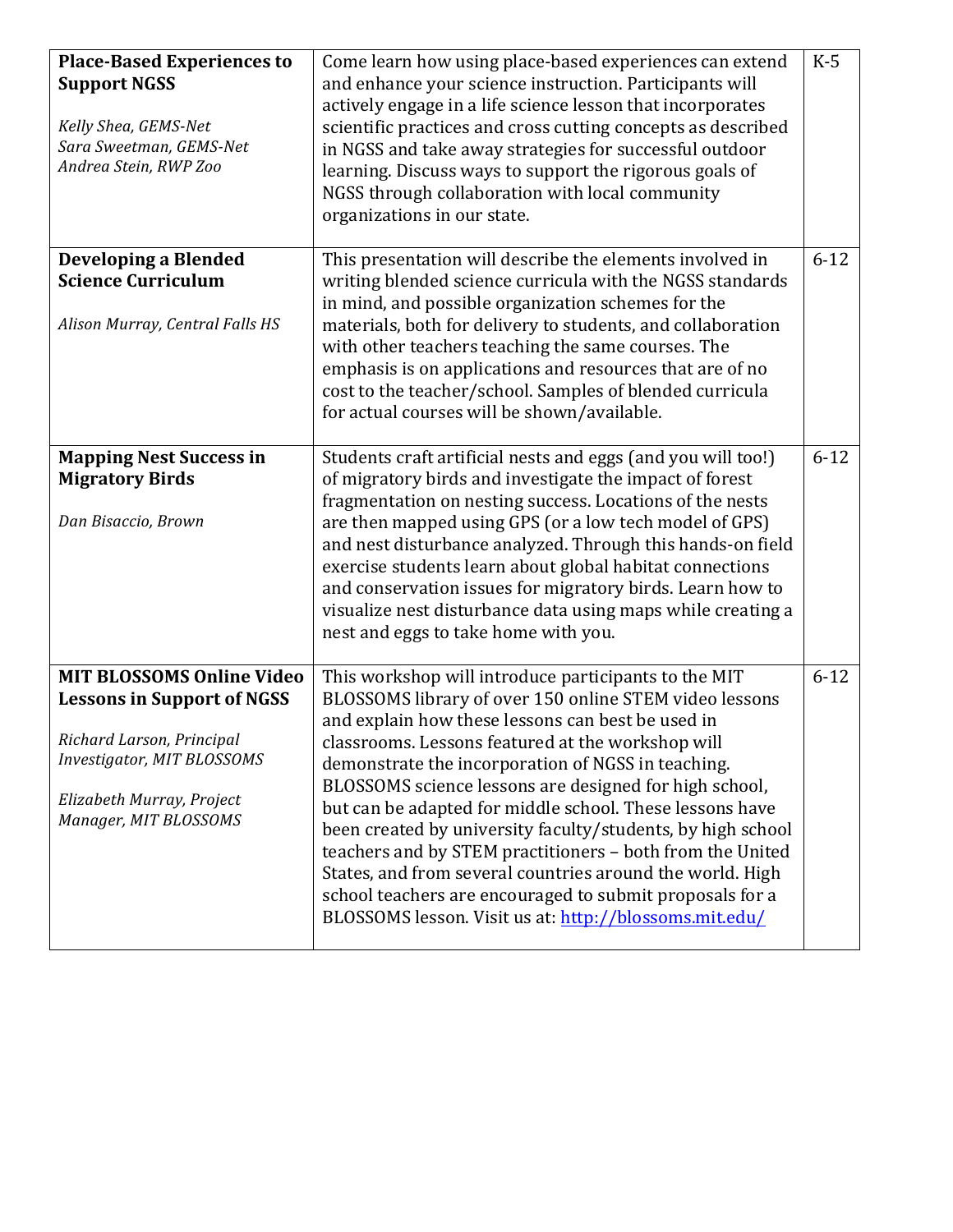| <b>Using HHMI BioInteractive</b><br><b>Resources to Teach Biology</b><br><b>Concepts in NGSS Three-</b><br><b>Dimensional Style</b><br>Valerie May, HHMI Ambassador                             | BioInteractive, Howard Hughes Medical Institute's science<br>education division provides free classroom resources that<br>bring important scientific advances to life through<br>fascinating stories of discovery. Engaging short films and<br>classroom activities allow students to explore NGSS core<br>ideas, concepts, and science practices. During the session,<br>classroom-ready resources that accompany the short film<br>Origin of Species: Lizards in an Evolutionary Tree will be<br>shared. Through these activities, students will be<br>immersed in the practices of science as they learn about<br>natural selection and speciation. In addition, the activities<br>provide an opportunity to introduce students to data<br>collection and statistics.                | $9 - 12$ |
|-------------------------------------------------------------------------------------------------------------------------------------------------------------------------------------------------|-----------------------------------------------------------------------------------------------------------------------------------------------------------------------------------------------------------------------------------------------------------------------------------------------------------------------------------------------------------------------------------------------------------------------------------------------------------------------------------------------------------------------------------------------------------------------------------------------------------------------------------------------------------------------------------------------------------------------------------------------------------------------------------------|----------|
| Set, Skim, Dive-in, Collect,<br>and Share: Strategic<br><b>Research in Science</b><br>Susan Sabella, Narragansett<br>Kelly Shea, GEMSNet<br>Caroline Stabile, GEMSNet<br>Sara Sweetman, GEMSNet | With the release of NGSS and the increased focus on STEM<br>education, K-3 students will have unprecedented access to<br>rich informational text in both print and digital formats. As<br>a result, K-3 teachers will be asked to link these texts to the<br>ELA-CCSS. Set, Skim, Dive-In, Collect, and Share offers a<br>simple, yet effective, strategic reading structure for K-3<br>students that provides explicit links between the ELA-CCSS<br>and the NGSS Science and Engineering Practices.                                                                                                                                                                                                                                                                                   | $K-3$    |
| <b>The Lost Dimension?</b><br><b>Making the Crosscutting</b><br><b>Concepts Explicit in K-5</b><br><b>Classrooms.</b><br>Kristen Deschene<br>Kerri Luchka<br><b>Western Coventry Elementary</b> | Participants will join an elementary teacher in her journey<br>towards an NGSS classroom, and understanding three-<br>dimensional learning as well as the importance of explicitly<br>teaching crosscutting concepts in everyday instruction.<br>Strategies around best practices will be shared along with<br>student work that shows three-dimensional learning in<br>action in a 4th grade classroom.                                                                                                                                                                                                                                                                                                                                                                                | $K-5$    |
| <b>STEAM in the Middle: A Life</b><br><b>Science Enrichment Course</b><br>Abby Paon, Coventry Schools<br>Ann Kaiser, ProjectEngin                                                               | A life science STEAM course has been introduced at ASFMS.<br>The course highlights biomimicry and nature's engineering<br>ability. Hands-on activities are employed to introduce the<br>Engineering Design Process, scientific concepts, and<br>artistic techniques. The principles of design as a process<br>are highlighted in order to stress the similarities between<br>science, engineering, and design as organized creative<br>endeavors. All activities lead to the capstone challenge of<br>engineering camouflage for wildlife photographers. This<br>session will describe the course, showcase student work,<br>and provide some hands-on experience. Participants will<br>leave with ideas on how to incorporate NGSS Engineering<br>practices into life science courses. | $6 - 8$  |